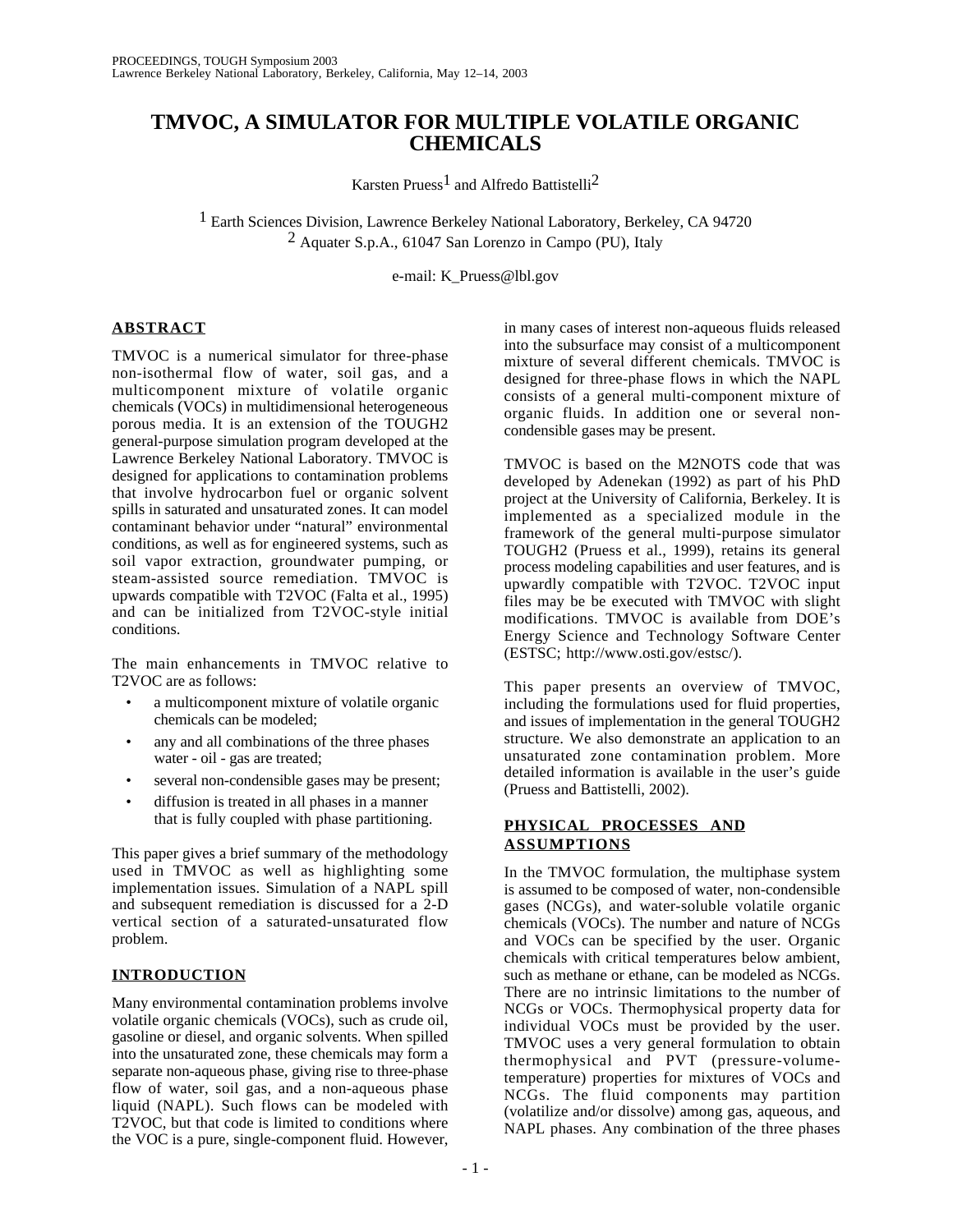may be present (Fig. 1), and phases may appear and disappear in the course of a simulation.

Flows can be non-isothermal, and may involve advective, diffusive, phase-partitioning, and sorptive processes. A simple model for biodegradation is provided as well. Chief applications for which TMVOC is designed include analysis of NAPL spills and remediation alternatives in the vadose zone and below the water table.



*Figure 1. Phase compositions and phase changes considered by TMVOC. The phase designations are: g - gas, w - water (aqueous), n - NAPL.*

Each phase flows in response to pressure and gravitational forces according to a multiphase extension of Darcy's law, which includes effects of relative permeability and capillary pressure between the phases. Transport of the mass components may also occur by molecular diffusion in all phases. Multiphase diffusion is treated in a fully-coupled manner that can cope with diffusion of phasepartitioning components under conditions of variable phase saturations. No Fickian model for hydrodynamic dispersion is implemented at the present time. In heterogeneous media dispersion is often caused by mass exchanges between pore regions with different fluid mobilities (Coats and Smith, 1964; Harvey and Gorelick, 2000), and such effects can be modeled with TMVOC using the method of "multiple interacting continua" (MINC; Pruess and Narasimhan, 1985).

It is assumed that the three phases are in local chemical and thermal equilibrium, and that no chemical reactions are taking place other than (a) interphase mass transfer, (b) adsorption of chemical components to the solid phase, and (c) decay of VOCs by biodegradation. Mechanisms of interphase mass transfer for the organic chemicals include evaporation

and boiling, dissolution into the aqueous phase, condensation of organic chemicals from the gas phase into a NAPL, and equilibrium phase partitioning of organic chemicals between the gas, aqueous, and solid phases. Interphase mass transfer of the water component includes the effects of evaporation and boiling of the aqueous phase, condensation of water vapor from the gas phase, and water dissolution into the NAPL phase. The interphase mass transfer of the non-condensible gas components consists of equilibrium phase partitioning between the gas, aqueous, and NAPL phases.

Heat transfer occurs due to conduction and multiphase convection; heat flow associated with diffusive fluxes is neglected. The heat transfer effects of phase transitions between the NAPL, aqueous and gas phases are fully accounted for by considering the transport of both latent and sensible heat. However, heat of dissolution effects for NCG dissolution in NAPL and aqueous phases and for water in the NAPL are neglected, as are heat effects associated with adsorption/desorption of VOCs. The overall porous medium thermal conductivity is calculated as a function of total liquid saturation (water and NAPL).

Vapor pressure lowering effects due to capillary forces are not presently included in the simulator. The solubility of the organic chemical in water may be specified as a function of temperature, and Henry's coefficient for dissolution of organic chemical vapors in the aqueous phase is calculated as a function of temperature. The Henry's coefficients for NCG dissolution in the aqueous phase are calculated as functions of temperature, whereas Henry's coefficients for NCG dissolution in NAPL have for simplicity been assumed to be constant. Water solubility in a generic NAPL is computed as a function of temperature.

The necessary NAPL/organic chemical and transport properties are computed by means of a very general thermodynamic formulation, which uses semiempirical corresponding states methods in which chemical parameters are calculated as functions of the critical properties of the chemical such as the critical temperature and pressure. Because these data are available for hundreds of organic compounds (Reid et al., 1987), the NAPL/organic chemical equation of state is quite flexible in its application. The gas phase is treated as a mixture of "real" (not ideal) gases.

Porosity may change as a function of fluid pressure and temperature, using simple concepts of pore compressibility and expansivity. No stress calculations are made in TMVOC.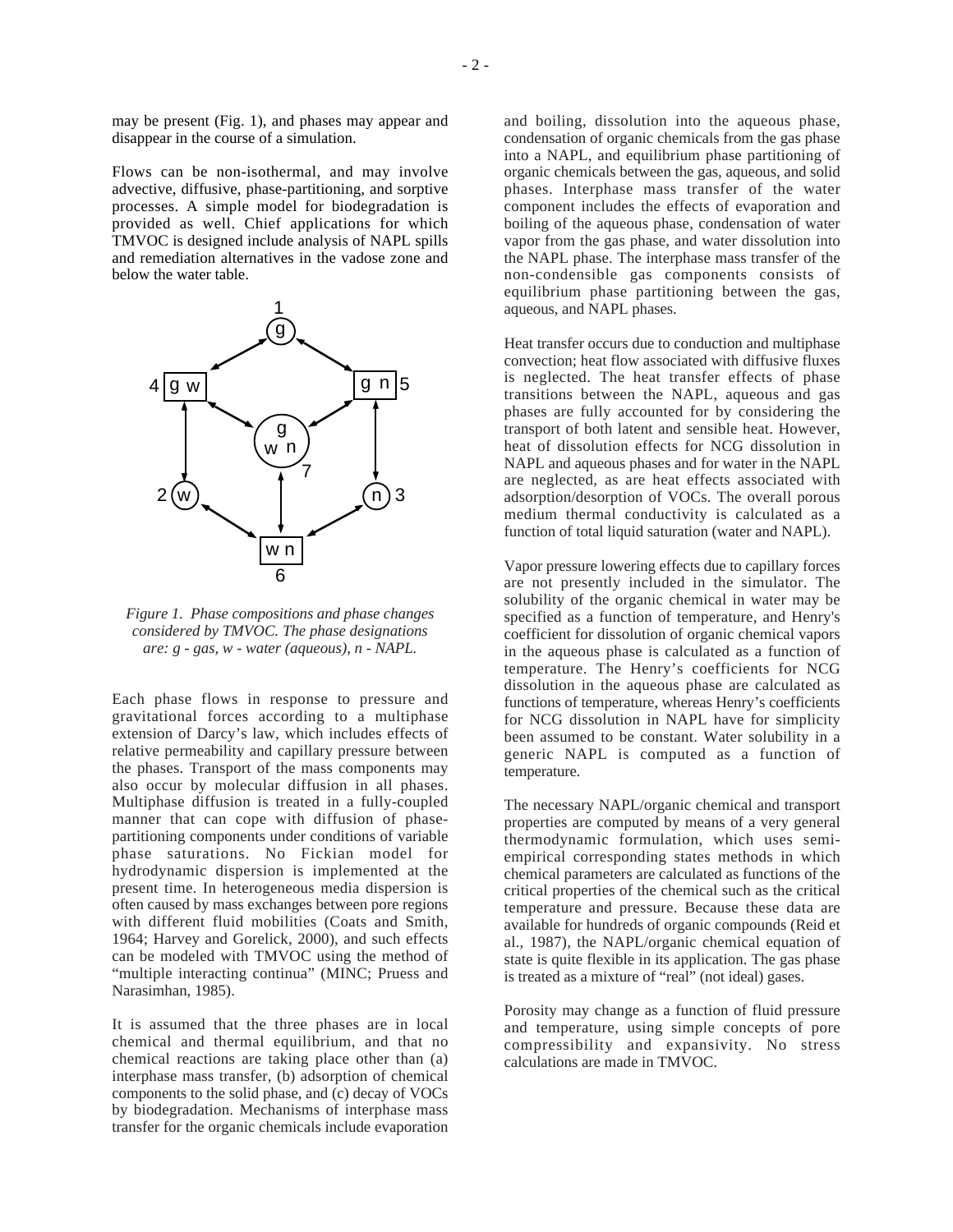#### **FLUID PROPERTIES**

The fluid description in TMVOC includes arbitrary multiphase mixtures of  $\kappa = 1, \dots, NK$  mass components, including water  $(\kappa = 1)$ , NCG noncondensible gases ( $\kappa = 2, 3, ..., 1+NCG$ ), and NHC user-selected VOCs ( $\kappa = 1 + NCG+1$ ,  $1 + NCG+2$ , ...,  $1+NCG+NHC = NK$ , which we often refer to as "hydrocarbons." The NK fluid components may be distributed in any combination of one, two, or three phases, namely,  $\beta = 1$ : gas, a multi-component mixture of NCGs, water vapor, and hydrocarbon vapors;  $β = 2$ : aqueous, which for convenience is often referred to as "water," and may include dissolved hydrocarbons and NCGs in addition to water substance; and  $\beta = 3$ : oil or NAPL phase, whose primary constituents are the NHC hydrocarbon components, but which may contain both dissolved water and NCGs.

The individual fluid components partition among different phases in such a way that their chemical potentials are the same in all phases (Prausnitz et al., 1986). TMVOC assumes ideal mixtures, with all fugacity and activity coefficients equal to one. Partitioning of components among phases can then be written in terms of mole fraction ratios being equal to equilibrium constants, such as

$$
\frac{x_{w}^{K}}{x_{n}^{K}} = K_{wn}^{K}; \quad \frac{x_{w}^{K}}{x_{g}^{K}} = K_{wg}^{K}; \quad \frac{x_{n}^{K}}{x_{g}^{K}} = K_{ng}^{K}
$$
 (1)

Equilibrium constants for the condensible fluid components (VOCs, water) can be expressed in terms of solubilities and vapor pressures, so that for gasliquid phase partitioning Eq. (1) reduces to Henry's law.

**Gas Phase.** At ambient conditions, the main constituent of the gas phase will be air. TMVOC can represent air as a single pseudo-component, or as a mixture of  $N_2$  and  $O_2$ . Other non-condensible gases may also be included. VOC vapors will be present in concentrations that depend upon VOC concentrations in the aqueous phase (or the NAPL phase, if it exists), and upon the VOC vapor pressures which depend strongly on temperature. Water vapor may be present at partial pressures up to saturated values for the given temperature. PVT properties of the gas phase are usually described with the Soave-Redlich-Kwong (SRK) equation of state (Redlich and Kwong, 1949; Soave, 1972). This is a cubic equation which is commonly used for petroleum reservoir fluids and other nonpolar organic substances. For a pure component the SRK equation may be written in the form

$$
Z^3 - Z^2 + (A^* - B^* - (B^*)^2)Z - A^* B^* = 0
$$
 (2)

where the largest root Z is the real gas compressibility factor, and  $A^* = aP/R^2T^2$  and  $B^* =$ bP/RT are parameters that depend on pressure P and absolute temperature T, with R the universal gas constant. Parameters a and b and the mixing rules to compute their multicomponent expressions are given by Reid et al. (1987). Optionally a version of the SRK equation with modified coefficients or the Peng-Robinson (PR) equation (Peng and Robinson, 1976) may be used. For the calculation of gas phase viscosities and thermal parameters, the reader is referred to the TMVOC user's guide (Pruess and Battistelli, 2002).

**Aqueous Phase.** The dominant constituent of the aqueous phase is water. VOCs may be present in concentrations that depend on temperature-dependent solubilities, and on VOC concentrations in gas or oil phases, if present. The saturation pressure, density and internal energy of water are computed, within experimental accuracy, using the International Formulation Committee correlations (IFC, 1967) implemented in the TOUGH2 code. Dynamic viscosity of liquid water and steam is calculated using the correlation proposed by the International Association for the Properties of Steam (IAPS; Meyer et al., 1977).

The solubility of VOCs in the aqueous phase is usually small, and it may appear that the presence of small amounts of dissolved VOCs would have negligible impact on aqueous phase density. However, a closer examination of the issues revealed that neglecting the impact of dissolved VOC on the aqueous phase density may result in unacceptably large spurious pressure excursions. Accordingly, density of the aqueous phase is allowed to vary with dissolved VOC concentrations. The model implemented in TMVOC assumes that upon NAPL dissolution in water the total fluid volume (water plus NAPL) is conserved.

Adsorption of VOCs on solid grains is assumed to occur through the aqueous phase and is described with a linear adsorption isotherm. VOC dissolved in the aqueous phase may also biodegrade according to a simple half-life model.

**NAPL Phase.** This phase consists primarily of condensed VOCs, with usually small admixtures of dissolved water and NCGs. Thermophysical properties of the NAPL phase, such as saturated vapor pressure, viscosity, and specific enthalpy are calculated as functions of temperature and composition, while density is computed as function of temperature, composition, and pressure, using standard correlations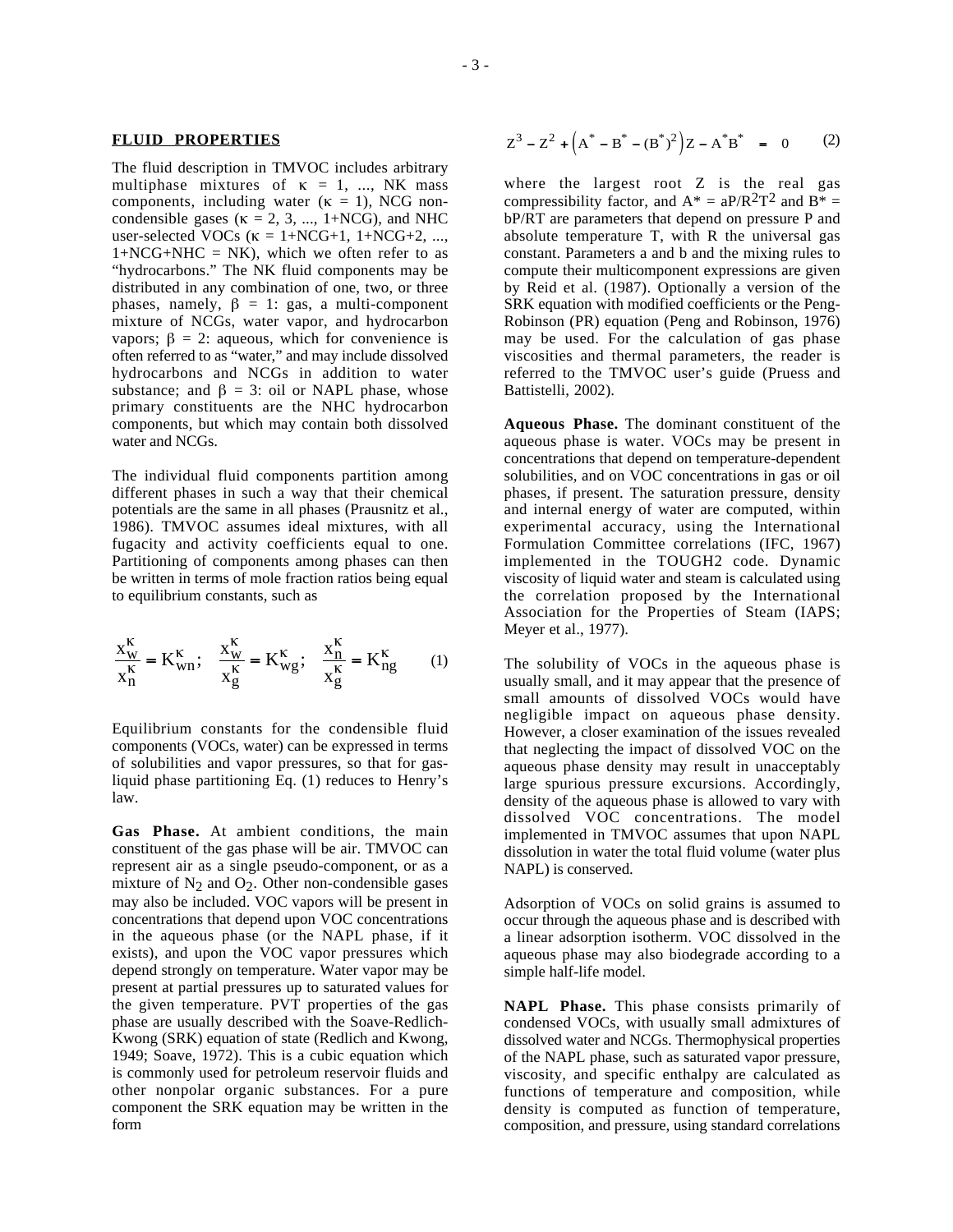developed in petroleum engineering (Reid et al., 1987). For purposes of calculating density, the NAPL phase is assumed to be an ideal mixture of the VOC components; effects of the small solubilities of water and NCG on NAPL density are neglected.

### **IMPLEMENTATION ISSUES**

TMVOC operates within the framework of TOUGH2, Version 2.0 (Pruess et al., 1999), but it has a number of special features. In most TOUGH2 modules different phase compositions are distinguished by means of distinctive numerical ranges of the primary thermodynamic variables. For example, the EOS3 fluid property module for water-air mixtures uses the primary variables  $(P, X, T)$  (= pressure, air mass fraction, temperature) in single-phase conditions, while in two-phase conditions the second primary variable is  $X2 = S_g + 10$  (= gas saturation plus 10). X2 being either between zero and one, or between ten and eleven, serves as a flag to distinguish singlephase and two-phase conditions. A scheme of recognizing phase conditions from the numerical values of primary variables is very convenient for systems in which at most two fluid phases can be present, but it becomes awkward for systems with three or more phases. In that case it is much more convenient to use a numerical index to distinguish different phase compositions (Adenekan et al., 1993; Pruess and Battistelli, 2002), and this is the approach adopted in TMVOC.

The particular indices attached to the different possible phase combinations are shown in Fig. 1. Use of an integer index to label phase compositions requires small adjustments in input formats for the primary variables. If during a simulation it is found that a fluid phase either appears or disappears, the phase index is changed according to the labeling shown in Fig. 1. Primary variables are different for different phase compositions, and are switched during phase (dis-)appearance. Mole fractions may change dramatically during phase appearance; for example, when a NAPL phase evolves from VOCs that are either dissolved in the aqueous phase or volatilized in the gas phase, mole fractions of different VOCs in the water or gas phase may be quite differently affected, due to different solubility and vapor pressure constraints. The progress of the simulation with new phase composition can depend sensitively on the initialization of VOC mole fractions. Ideally the new phase compositions should be obtained by equilibrating a multicomponent mixture of known overall composition among the fluid phases present. This requires what in the chemical engineering literature is known as a "flash calculation." TMVOC uses this approach when a NAPL phase evolves from either single-phase gas or two-phase gas-water conditions. For other phase transitions a simpler

approach is used, in which newly appearing phases are initialized with a small saturation  $(10^{-6})$  so that their impact on the composition of the other phases is small.

The governing mass and energy balance equations have the same form whether mass- or mole-based quantities are used. The modules released as TOUGH2, Version 2.0 all use mass-based quantities internally; for example, fluid density is expressed as mass per unit volume,  $kg/m<sup>3</sup>$ . TMVOC follows the original M2NOTS code and performs all calculations using molar quantities internally; for example, fluid density is expressed as (gram-)moles per unit volume, moles/ $m<sup>3</sup>$ . This has some advantages for treating fluid properties. However, production and injection specifications are made in standard mass-based metric units, and some quantities are internally converted to mass units before being printed in the output file. The gravity body force term in Darcy's law involves the mass density, and an internal conversion from molar densities is performed for this.

### **SAMPLE PROBLEMS**

The TMVOC user's guide (Pruess and Battistelli, 2002) includes a number of sample problems (Table 1), which can serve as benchmarks for proper code installation. They can also serve as a tutorial for TMVOC applications, as well as providing templates to facilitate preparation of input data for new flow problems.

### **NAPL Spill in the Unsaturated Zone**

This problem involves a two-dimensional vertical section of 1 m thickness that is oriented parallel to the direction of flow in the aquifer. The section is 100 m long and extends from the land surface to a depth of 15 m (Fig. 2). Depth to water table is 5 m on the left side of the section and 5.5 m on the right side, resulting in flow from left to right in the aquifer with a pore velocity of 18.9 m/yr. A 2-D Cartesian grid is used, consisting of 40 columns and 17 layers for a total of 680 elements. The problem is run in four segments, (1) generation of steady flow prior to introduction of NAPL, (2) NAPL spill in the unsaturated zone, (3) redistribution of NAPL, and (4) extraction simultaneously in the saturated and unsaturated zones. The preparation of input data for the steady state equilibration run of the 2-D grid consisted of the following steps:

- generation of the 2-D grid using the MESHMAKER facility for Cartesian grids available within TMVOC. Small changes were made in subroutine GXYZ of the MESHMAKER module meshm.f to obtain the domain assignments as shown in Fig. 2.
- generation of left side boundary conditions using column 1 of the 2-D grid and running to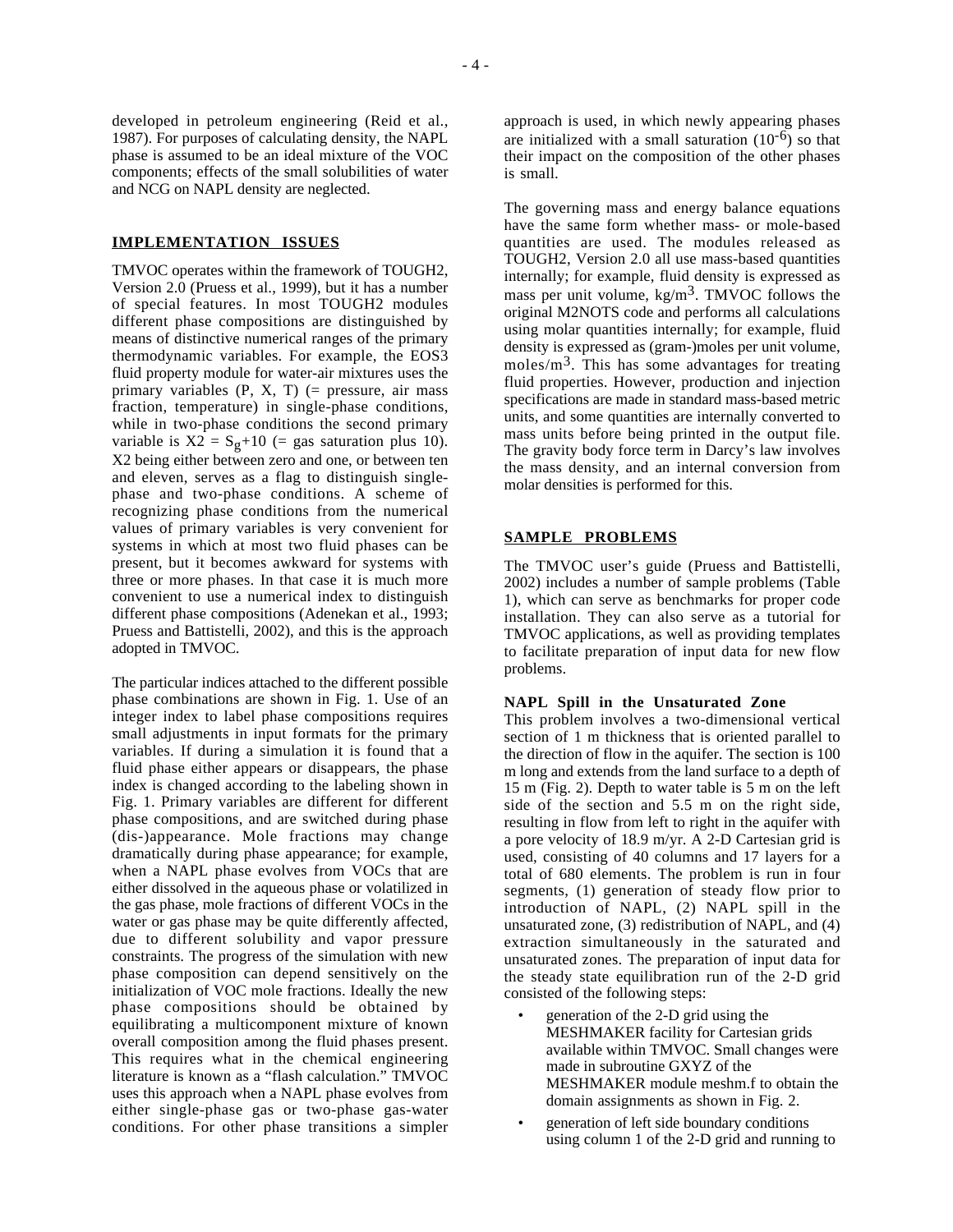gravity-capillary equilibrium. For this, atmospheric conditions were assigned to the topmost element, and single-phase water conditions with an appropriate pressure were assigned to the first element in the saturated zone in order to fix the water table elevation. The pressure-controlling grid blocks were made inactive for this run.

• generation of right side boundary conditions using column 40 of the 2-D grid, following

the same procedure as described for the left boundary.

The runs prior to the NAPL spill involve only two components, water and air. They were performed with NK=2 and without any VOC data. The numerically most difficult aspect of generating the initial ("natural") state prior to the contamination event is that, because of different water table elevations at the left and right boundaries, some grid blocks in grid layer C are very close to the phase boundary.

| Problem                     | Title                                     | Comments                                             |  |
|-----------------------------|-------------------------------------------|------------------------------------------------------|--|
|                             | Demonstrating Initialization of Different | document initialization of all possible phase        |  |
|                             | <b>Phase Conditions</b>                   | conditions                                           |  |
| $\mathcal{D}_{\mathcal{L}}$ | 1-D Buckley-Leverett Flow                 | adaptation of a T2VOC sample problem; results        |  |
|                             |                                           | agree closely with T2VOC (#)                         |  |
| $\mathcal{R}$               | Diffusion                                 | simultaneous diffusion of several solutes in single- |  |
|                             |                                           | phase water, along with thermal diffusion            |  |
| $\overline{4}$              | Steam Displacement of a NAPL in a         | injection, waterflooding, and steamflooding of TCE   |  |
|                             | <b>Laboratory Column</b>                  | in a horizontal 1-D column; adapted from a T2VOC     |  |
|                             |                                           | sample problem                                       |  |
| 5                           | Steam Displacement of a Benzene-Toluene   | variation of Problem 4, using a two-component        |  |
|                             | Mixture in a Laboratory Column            | mixture of benzene and toluene instead of TCE        |  |
| 6                           | Air Displacement of a NAPL from a         | gas-NAPL problem (no water) adapted from Ho          |  |
|                             | <b>Laboratory Column</b>                  | (1995)                                               |  |
| 7                           | NAPL Spill in the Unsaturated Zone        | multi-component NAPL spill and remediation in a      |  |
|                             |                                           | 2-D section model with realistic features            |  |

|  | Table 1. TMVOC Sample Problems |  |  |
|--|--------------------------------|--|--|
|--|--------------------------------|--|--|

(#) When run on the same problem, TMVOC results may show some differences in comparison to T2VOC. This is due to the use of different primary variables, which may affect the iteration sequence and time stepping, and also due to slight differences in thermophysical property correlations.



*Figure 2. 2-D vertical section problem for simulating a multicomponent NAPL spill in the unsaturated zone.*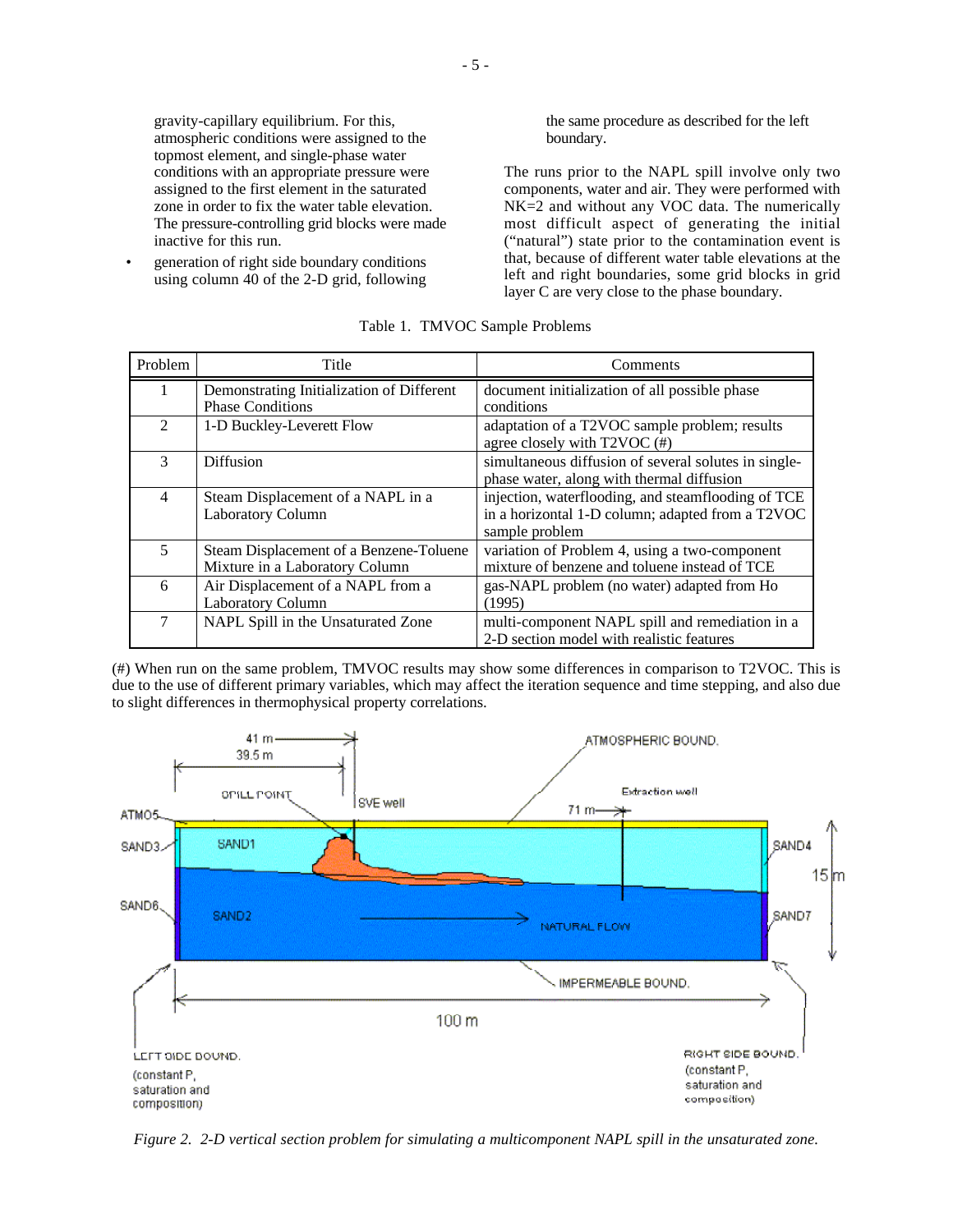The NAPL introduced in the subsequent spill simulation is assumed to consist of six components, n-decane, benzene, toluene, p-xylene, npropylbenzene, and n-pentane, with relative concentrations specified through appropriate assignment of injection rates. Total VOC mass fractions in the aqueous phase at the end of the spill period (1 year) are shown in Fig. 3. The desired simulation time for the spill problem is reached after 120 time steps. The differences in volatility and solubility of the different NAPL components give rise to interesting compositional effects. For example, the NAPL phase in the injection grid block has a much larger concentration of n-pentane than in neighboring grid blocks, while all other component concentrations are smaller. The total VOC mass fraction dissolved in water is actually slightly larger in the grid blocks that are laterally offset from the source block than in the source block itself. In the vadose zone, the VOCs have spread almost symmetrically around the spill point by gas diffusion, as well as by advection driven by the larger density of NAPL vapors. In the saturated zone a plume of dissolved VOCs is being dragged to the right by the "natural" flow in the aquifer.

The third run segment simulates redistribution of the VOCs for a one-year period, using the SAVE file written at the end of the spill period as INCON file. Figures 4 and 5 show contour diagrams of, respectively, mass fractions of VOC dissolved in the aqueous phase, and NAPL phase saturation. Comparing Fig. 4 with Fig. 3 at the end of the spill period, it is seen that the VOC plume has increased in volume, and dissolved VOCs have penetrated deeper into the saturated zone. NAPL saturations in the upper part of the unsaturated zone are now slightly below the irreducible value of 0.05, having first been lowered by gravity drainage and subsequently, after  $S_0$  $= 0.05$  has been reached, by volatilization and

dissolution. A NAPL lense is floating on the water table (grid layer C). Total VOC inventory during the redistribution period declines from an initial value of 867.24 kg to a final value of 822.06 kg. This reduction occurs primarily through vapor diffusion across the land surface; small amounts of VOCs also leave the flow system by advection across the right boundary.

The final segment of this problem models extraction of VOCs for one year. GENER-data in the input file were modified to include a soil vapor extraction well, which produces on deliverability against a sandface pressure of  $0.9x10^5$  Pa from grid layers 4 through 8. Another extraction well produces from the saturated zone. At the end of the simulation, 470.48 kg of VOCs, corresponding to 54.3 % of the original inventory, are remaining in the flow system. Approximately 99.8 % of this inventory is present as a free NAPL phase, 0.18 % is dissolved in water, and 0.02 % is in the gas phase. The spatial extent of VOC contamination has been much reduced, compare Figs. 6 and 4. NAPL inventory in the vadose zone is very effectively reduced by the soil vapor extraction, and NAPL phase disappears from several grid blocks. Saturation of the NAPL lense floating on the water table (near  $z = -0.25$  m) is reduced much more slowly. In the vadose zone, dissolved VOC mass fractions in the aqueous phase decrease rapidly at high elevations, and more slowly near the water table. Dissolved VOC concentrations at and below the water table show only very weak reductions.

The six VOCs used in this problem have extremely different phase partitioning properties (solubility, vapor pressure). Some discussion of the very strong compositional effects induced by this is given in the TMVOC user's guide (Pruess and Battistelli, 2002).



*Figure 3. Contour plot of total VOC mass fraction in the aqueous phase at the end of the NAPL spill period (1 year).*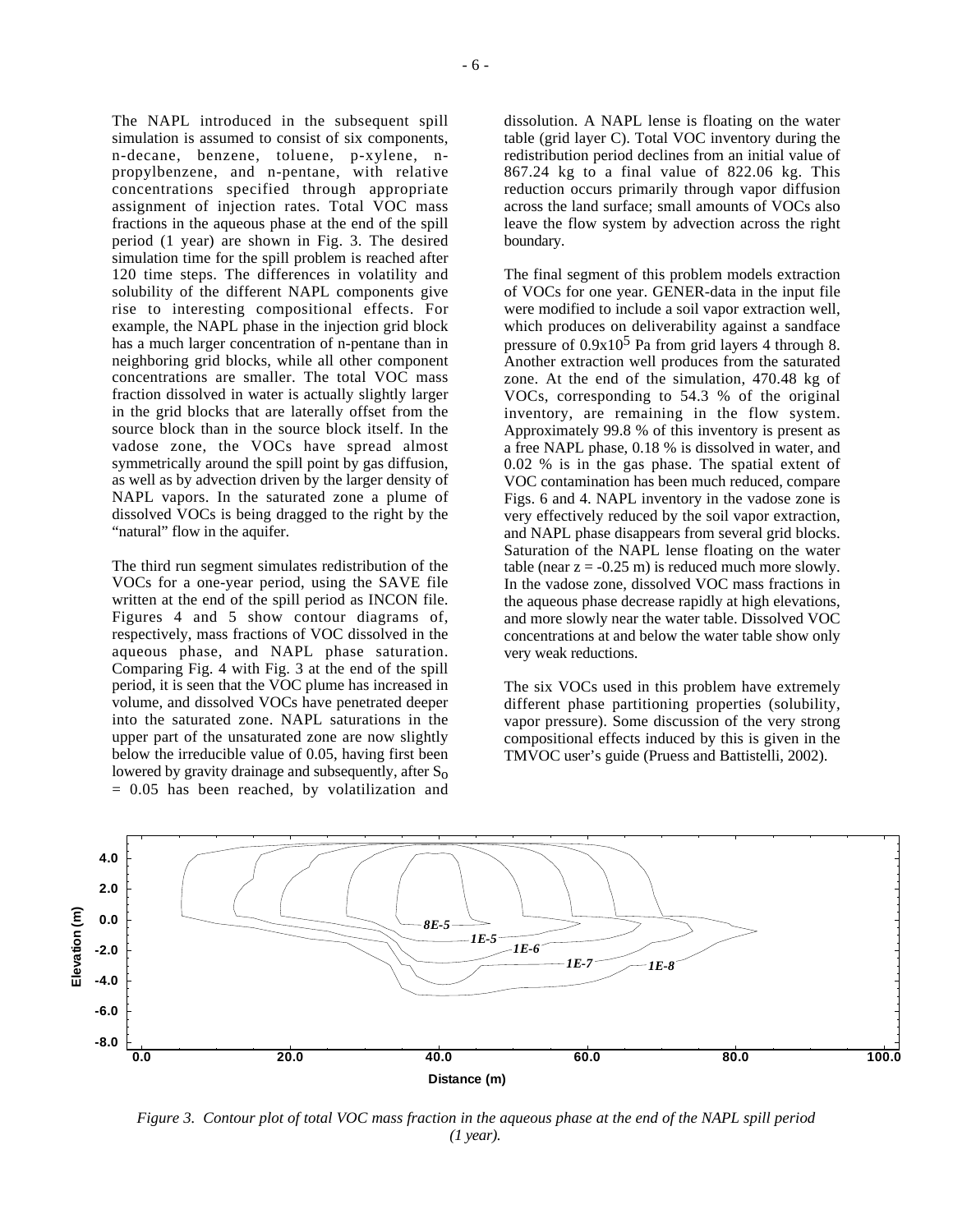

*Figure 4. Contour plot of total VOC mass fraction in the aqueous phase at the end of the NAPL redistribution period.*



*Figure 5. NAPL saturations at the end of the redistribution period.*



*Figure 6. Contour plot of total VOC mass fraction in the aqueous phase at the end of the extraction period.*